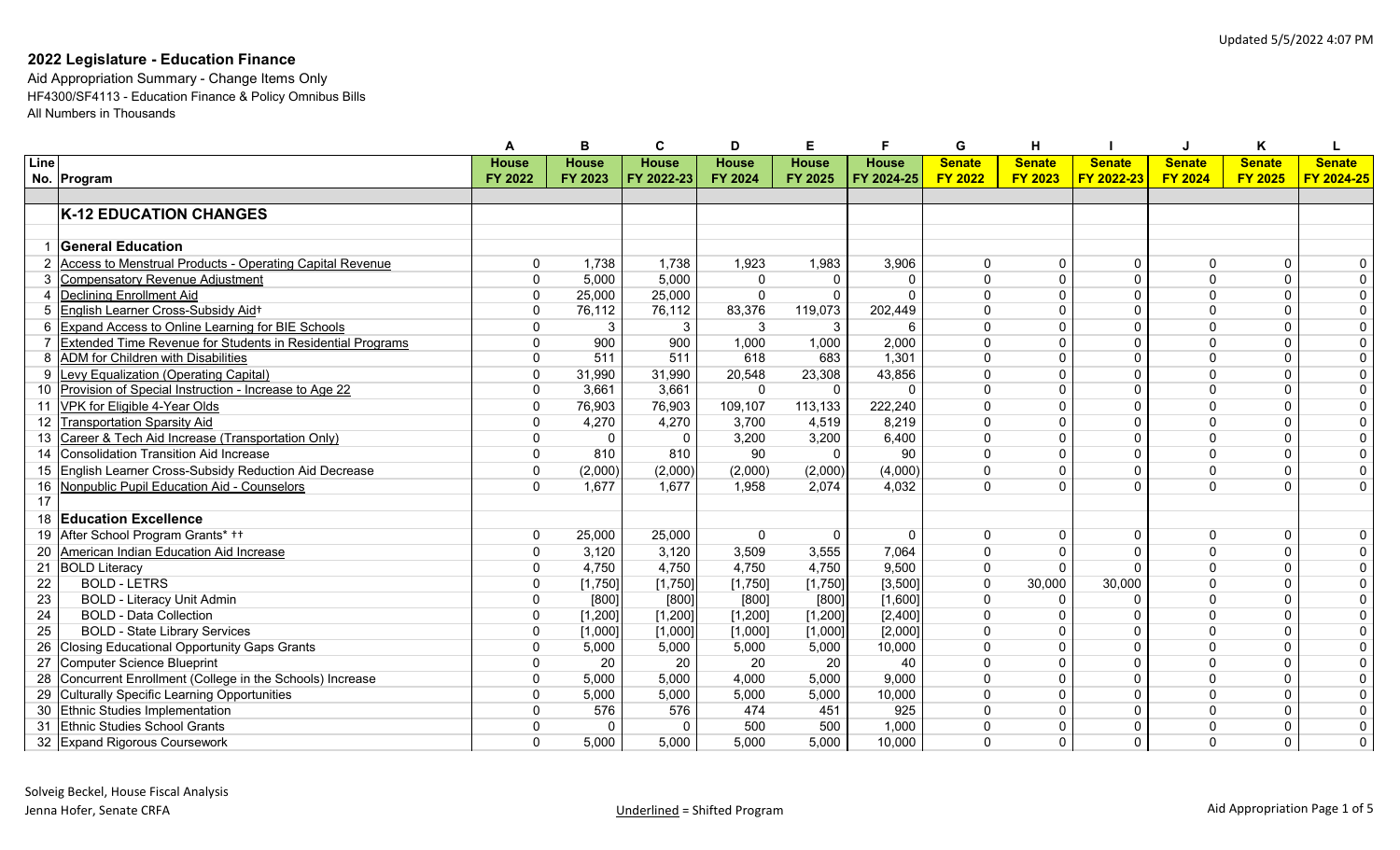|      |                                                               |              |              |                |              |              |              | G              |                |               |                |                |                |
|------|---------------------------------------------------------------|--------------|--------------|----------------|--------------|--------------|--------------|----------------|----------------|---------------|----------------|----------------|----------------|
| Line |                                                               | <b>House</b> | <b>House</b> | <b>House</b>   | <b>House</b> | <b>House</b> | <b>House</b> | <b>Senate</b>  | <b>Senate</b>  | <b>Senate</b> | <b>Senate</b>  | <b>Senate</b>  | <b>Senate</b>  |
|      | No. Program                                                   | FY 2022      | FY 2023      | FY 2022-23     | FY 2024      | FY 2025      | FY 2024-25   | <b>FY 2022</b> | <b>FY 2023</b> | FY 2022-23    | <b>FY 2024</b> | <b>FY 2025</b> | FY 2024-25     |
|      |                                                               |              |              |                |              |              |              |                |                |               |                |                |                |
|      | 33 Full Service Community Schools** ++                        | O            | 50,000       | 50,000         | $\Omega$     | $\Omega$     | $\mathbf{0}$ | $\Omega$       | $\Omega$       | $\Omega$      | $\Omega$       |                |                |
| 34   | Minnesota Association of Alternative Programs STARS Chaptert+ | $\Omega$     | 45           | 45             | $\mathbf{0}$ | $\Omega$     | $\Omega$     | $\Omega$       | $\Omega$       | $\Omega$      | $\Omega$       |                |                |
| 35   | Minnesota Council on Economic Education Increase              | $\mathbf{0}$ | 150          | 150            | 150          | 150          | 300          | $\mathbf{0}$   |                | $\mathbf{0}$  | $\Omega$       |                |                |
| 36   | Minnesota Math Corps Program Increase                         | 0            | $\Omega$     | $\Omega$       | 500          | 500          | 1,000        | $\Omega$       |                | $\mathbf{0}$  | $\Omega$       |                |                |
| 37   | Multi-Tiered Systems of Support (MTSS)                        | 0            | 21,250       | 21,250         | 21,620       | 21,620       | 43,240       | $\mathbf{0}$   | $\Omega$       | $\mathbf{0}$  | $\Omega$       | $\Omega$       | $\Omega$       |
| 38   | MTSS - MDE, Regional Centers, Service Cooperatives            | $\Omega$     | [2,600]      | [2,600]        | [2,600]      | [2,600]      | [5, 200]     | $\Omega$       |                | $\Omega$      | $\Omega$       | $\Omega$       | $\mathbf{0}$   |
| 39   | MTSS - Districts, Charters, Coops Implementation              | $\Omega$     | [9,400]      | [9,400]        | [9,400]      | [9,400]      | [18, 800]    | $\Omega$       |                | $\Omega$      | $\Omega$       | $\Omega$       | $\mathbf{0}$   |
| 40   | <b>MTSS - LETRS</b>                                           | $\Omega$     | [1,250]      | [1,250]        | [1,620]      | [1,620]      | [3, 240]     | $\Omega$       |                | $\Omega$      | $\Omega$       | $\Omega$       | $\overline{0}$ |
| 41   | MTSS - Building Assets, Reducing Risks Center                 | $\Omega$     | [4,000]      | [4,000]        | [4,000]      | [4,000]      | [8,000]      | $\Omega$       | $\Omega$       | $\Omega$      | $\Omega$       | $\Omega$       | $\pmb{0}$      |
| 42   | MTSS - Tribal-State Relations - Statewide Implementation      | $\Omega$     | [2,000]      | [2,000]        | [2,000]      | [2,000]      | [4,000]      | $\Omega$       | $\Omega$       | $\Omega$      |                | $\Omega$       | $\mathbf 0$    |
| 43   | MTSS - UMN Center for Applied Research & Ed. Improvement      | $\Omega$     | [2,000]      | [2,000]        | [2,000]      | [2,000]      | [4,000]      | $\Omega$       | $\Omega$       | $\Omega$      |                |                | $\mathbf 0$    |
| 44   | Network for the Children of African Descent++                 | $\Omega$     | 1,000        | 1,000          | $\Omega$     | $\Omega$     | $\Omega$     | $\Omega$       |                | $\mathbf{0}$  | $\Omega$       |                | $\Omega$       |
| 45   | Sanneh Foundation FY23 Partial Cancellation                   | $\mathbf{0}$ | (650)        | (650)          | $\mathbf{0}$ | $\Omega$     | $\Omega$     | $\Omega$       |                | $\Omega$      | $\Omega$       |                | $\mathbf{0}$   |
| 46   | Sanneh Foundation Reappropriation++                           | $\mathbf{0}$ | 650          | 650            | $\mathbf{0}$ | $\mathbf 0$  | $\Omega$     | $\mathbf{0}$   | 0              | $\Omega$      | $\mathbf{0}$   | $\Omega$       | 0              |
| 47   | Tribal Contract Schools - Counseling                          | 0            | 86           | 86             | 95           | 95           | 190          | $\mathbf{0}$   | $\Omega$       | $\Omega$      | $\mathbf{0}$   | $\overline{0}$ | 0              |
| 48   | Wilderness Inquiry++                                          | $\Omega$     | 494          | 494            | 494          | 494          | 988          | $\Omega$       | $\Omega$       | $\Omega$      | $\Omega$       | $\Omega$       | $\Omega$       |
| 49   |                                                               |              |              |                |              |              |              |                |                |               |                |                |                |
|      | 50 Teachers                                                   |              |              |                |              |              |              |                |                |               |                |                |                |
| 51   | American Indian History and Culture Relicensure Requirements  | 0            | $\Omega$     | $\mathbf{0}$   | 86           | 60           | 146          | $\Omega$       | $\Omega$       | $\mathbf{0}$  | $\Omega$       | $\Omega$       |                |
| 52   | Aspiring Teacher Retention Bonuses++                          | $\mathbf{0}$ | 11,250       | 11,250         | $\Omega$     | $\mathbf{0}$ | $\Omega$     | $\Omega$       |                | $\Omega$      | $\Omega$       | $\Omega$       | 0              |
| 53   | Concurrent Enrollment Teacher Partnership Increase            | $\mathbf{0}$ | 625          | 625            | 625          | 625          | 1,250        | $\Omega$       |                | $\mathbf{0}$  | $\Omega$       | $\Omega$       | 0              |
| 54   | <b>CUGMEC</b> Increase                                        | $\Omega$     | 2,000        | 2,000          | 2,000        | 2,000        | 4,000        | $\Omega$       |                | $\Omega$      | $\Omega$       | $\Omega$       | $\overline{0}$ |
| 55   | Expanded Concurrent Enrollment - Intro to Teaching            | $\Omega$     | 500          | 500            | 500          | 500          | 1,000        | $\Omega$       |                | $\Omega$      | $\Omega$       | $\Omega$       | $\overline{0}$ |
| 56   | Grow Your Own Increase***                                     | $\Omega$     | 61,500       | 61,500         | $\Omega$     | $\Omega$     | $\Omega$     | $\Omega$       | $\Omega$       | $\Omega$      | $\Omega$       | $\Omega$       | $\overline{0}$ |
| 57   | <b>MN Science Teachers Association</b>                        | $\mathbf{0}$ | 611          | 611            | $\Omega$     | $\Omega$     | $\Omega$     | $\Omega$       | $\Omega$       | $\Omega$      | $\Omega$       | $\Omega$       | $\overline{0}$ |
|      | Non-Exclusionary Discipline Training Increase                 | 0            | 5,000        | 5,000          | 5,000        | 5,000        | 10,000       | $\mathbf{0}$   | $\Omega$       | $\mathbf{0}$  | $\Omega$       | $\mathbf{0}$   | $\mathbf 0$    |
| 59   | Special Education Due Process Preparation Time                | $\mathbf{0}$ | 18,230       | 18,230         | 8,227        | 8,605        | 16,832       | $\Omega$       | $\Omega$       | $\Omega$      | $\Omega$       | $\Omega$       | $\Omega$       |
| 60   |                                                               |              |              |                |              |              |              |                |                |               |                |                |                |
| 61   | <b>Special Education</b>                                      |              |              |                |              |              |              |                |                |               |                |                |                |
| 62   | Provision of Special Instruction SPED - Increase to age 22    | 0            | $\Omega$     | 0              | 21           | $\mathbf{0}$ | 21           | 0              | $\mathbf{0}$   | 0             | 0              | 0              |                |
| 63   | Registry of Interpreters for the Deaf (RID) Certification     | $\mathbf 0$  | $\Omega$     | $\overline{0}$ | 275          | 305          | 580          | $\mathbf{0}$   |                | 0             | $\mathbf{0}$   | 0              |                |
| 64   | Special Education Cross-Subsidy Reduction Aid Increase        | $\mathbf{0}$ | 422,613      | 422,613        | 482,611      | 509,894      | 992,505      | $\mathbf{0}$   | $\Omega$       | $\mathbf{0}$  | $\Omega$       | $\Omega$       | $\mathbf{0}$   |
| 65   | Special Education 90/10 Shift                                 | O            | 44,569       | 44,569         | $\mathbf 0$  | $\mathbf{0}$ | $\mathbf{0}$ | $\Omega$       |                | $\Omega$      | $\Omega$       | $\Omega$       |                |
|      | Special Education Due Process Preparation Time                | $\Omega$     | $\Omega$     | $\Omega$       | 12,867       | 13,459       | 26,326       | $\Omega$       | $\Omega$       | $\Omega$      | $\Omega$       | $\Omega$       | $\Omega$       |
| 67   | Training for Paraprofessionals                                | $\Omega$     | 20,352       | 20,352         | 20,862       | 21,380       | 42,242       | $\Omega$       | $\Omega$       | $\Omega$      | $\Omega$       | $\Omega$       | $\mathbf{0}$   |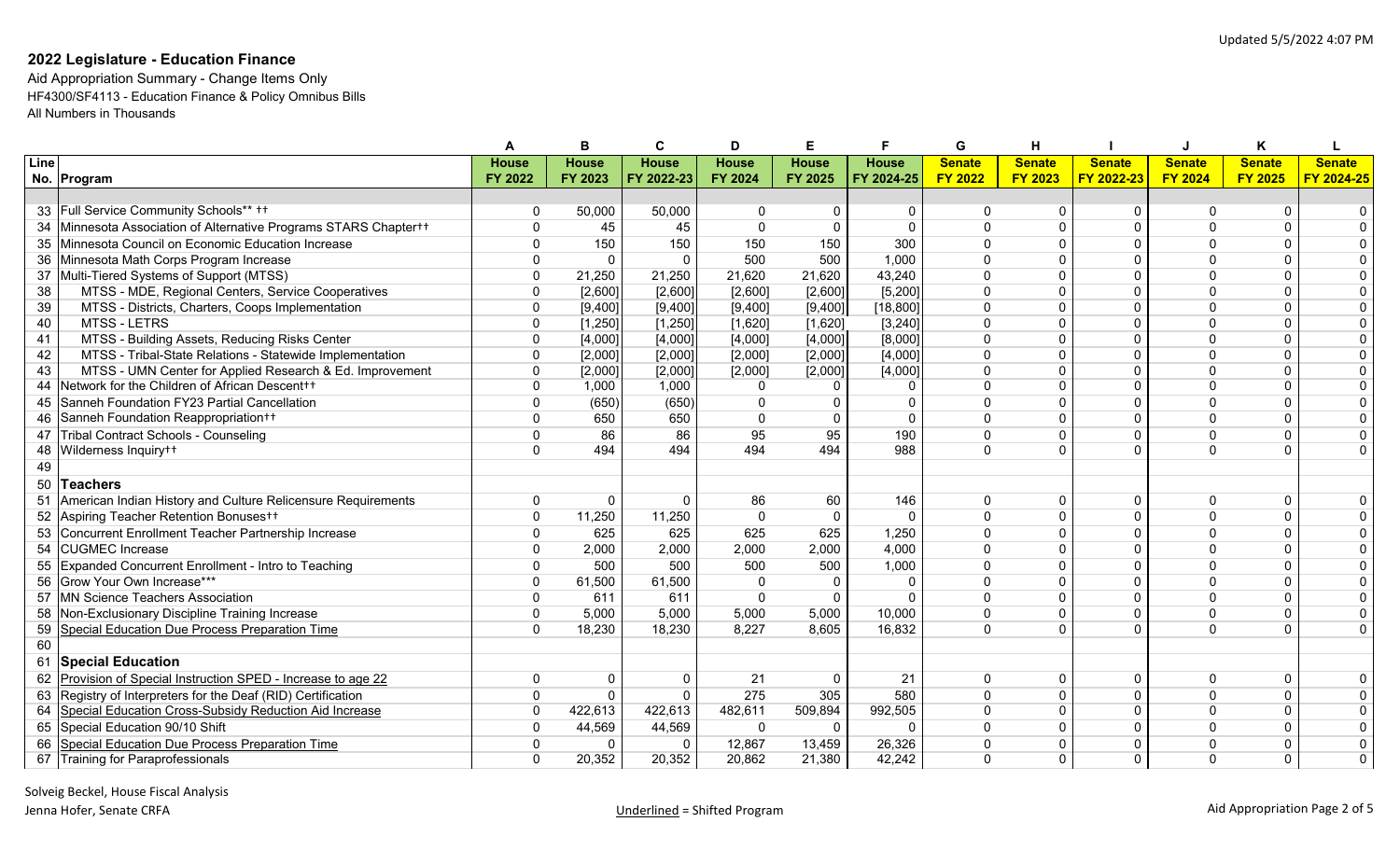|                 |                                                                |                |              | С            | D            | Е            |              | G              | н              |               |                | κ              |                         |
|-----------------|----------------------------------------------------------------|----------------|--------------|--------------|--------------|--------------|--------------|----------------|----------------|---------------|----------------|----------------|-------------------------|
| Line            |                                                                | <b>House</b>   | <b>House</b> | <b>House</b> | <b>House</b> | <b>House</b> | <b>House</b> | <b>Senate</b>  | <b>Senate</b>  | <b>Senate</b> | <b>Senate</b>  | <b>Senate</b>  | <b>Senate</b>           |
|                 | No. Program                                                    | FY 2022        | FY 2023      | FY 2022-23   | FY 2024      | FY 2025      | FY 2024-25   | <b>FY 2022</b> | <b>FY 2023</b> | FY 2022-23    | <b>FY 2024</b> | <b>FY 2025</b> | FY 2024-25              |
|                 |                                                                |                |              |              |              |              |              |                |                |               |                |                |                         |
| 68              |                                                                |                |              |              |              |              |              |                |                |               |                |                |                         |
| 69              | <b>Facilities</b>                                              |                |              |              |              |              |              |                |                |               |                |                |                         |
| 70              | Long-Term Facilities Maintenance Aid Increase                  | 0              | $\mathbf 0$  | $\mathbf 0$  | 7,200        | 7,200        | 14,400       | 0              | $\Omega$       | $\mathbf{0}$  | $\mathbf{0}$   | 0              | $\mathbf{0}$            |
| 71              |                                                                |                |              |              |              |              |              |                |                |               |                |                |                         |
|                 | 72 Health & Safety                                             |                |              |              |              |              |              |                |                |               |                |                |                         |
| 73              | Level 4 Mental Health Innovative Grant Program                 | $\mathbf 0$    | 9,000        | 9,000        | 9,000        | 9,000        | 18,000       | $\Omega$       | $\Omega$       | $\mathbf{0}$  | $\Omega$       | $\Omega$       | $\mathbf 0$             |
|                 | 74 Mental Health Leads                                         | $\mathbf 0$    | 226          | 226          | 301          | 301          | 602          | $\Omega$       | $\Omega$       | $\Omega$      | $\Omega$       | $\overline{0}$ | 0                       |
|                 | 75 Student Support Personnel Aid                               | $\mathbf{0}$   | 95,862       | 95,862       | 106,336      | 105,959      | 212,295      | $\Omega$       |                | $\Omega$      | $\Omega$       | $\mathbf{0}$   | $\overline{0}$          |
| 76              | Student Support Personnel Workforce Pipeline (Tr. to SR Fund)  | $\mathbf 0$    | 9,000        | 9,000        | 1,500        | 1,500        | 3,000        | $\Omega$       |                | $\Omega$      | $\Omega$       | 0              | $\overline{0}$          |
| $\overline{77}$ |                                                                |                |              |              |              |              |              |                |                |               |                |                |                         |
|                 | 78 Nutrition                                                   |                |              |              |              |              |              |                |                |               |                |                |                         |
| 79              | Reducing Disparities for Young Ch. w/ Disabilities - Breakfast | $\mathbf 0$    | 172          | 172          | 172          | 172          | 344          | 0              | $\mathbf{0}$   | $\Omega$      | $\mathbf{0}$   | 0              | $\mathbf 0$             |
| 80              | School Meals Aid                                               | $\mathbf{0}$   | 18,546       | 18,546       | 14,146       | 13,792       | 27,938       | $\Omega$       | $\Omega$       | $\Omega$      | $\Omega$       | $\Omega$       | $\overline{0}$          |
| 81              |                                                                |                |              |              |              |              |              |                |                |               |                |                |                         |
| 82              | <b>Libraries</b>                                               |                |              |              |              |              |              |                |                |               |                |                |                         |
| 83              | Regional Libraries Increase                                    | $\mathbf 0$    | 1,800        | 1,800        | 2,000        | 2,000        | 4,000        | 0              | $\Omega$       | $\mathbf{0}$  | $\mathbf{0}$   | 0              | $\mathbf 0$             |
| 84              |                                                                |                |              |              |              |              |              |                |                |               |                |                |                         |
|                 | 85 Early Education                                             |                |              |              |              |              |              |                |                |               |                |                |                         |
| 86              | College Savings Account Program                                | O              | 250          | 250          | $\Omega$     | $\Omega$     | $\mathbf 0$  | $\Omega$       | $\Omega$       | $\Omega$      | $\Omega$       | 0              | $\mathbf 0$             |
|                 | 87 Early Childhood Family Education Office at MDE              | $\Omega$       | 325          | 325          | 325          | 325          | 650          | $\mathbf 0$    | $\Omega$       | $\Omega$      | $\Omega$       | $\mathbf 0$    | $\mathbf 0$             |
| 88              | Early Childhood Family Education Teacher Licensing Support     | $\mathbf{0}$   | 177          | 177          | 177          | $\Omega$     | 177          | $\Omega$       | $\Omega$       | $\mathbf{0}$  | $\mathbf{0}$   | 0              | $\overline{0}$          |
|                 | 89 Early Learning Scholarships                                 | $\mathbf 0$    | 131,177      | 131,177      | 23,973       | 19,947       | 43,920       | $\mathbf 0$    | $\Omega$       | $\Omega$      | $\Omega$       | $\overline{0}$ | $\overline{0}$          |
| 90              | [Early Learning Scholarships Increase]                         | $\mathbf 0$    | [150,000]    | [150,000]    | [45,000]     | [45,000]     | [90,000]     |                |                |               |                |                |                         |
| 91              | [VPK Reallocate Preexisting Pathway II Funding]                | $\Omega$       | $[-18, 823]$ | $[-18, 823]$ | $[-21, 027]$ | $[-25, 053]$ | $[-46,080]$  | 0              | $\Omega$       | $\Omega$      | $\Omega$       | 0              | $\overline{0}$          |
| 92              | <b>Executive Function Grant Program</b>                        | $\Omega$       | 450          | 450          | $\Omega$     | $\Omega$     | $\Omega$     | $\Omega$       |                | $\Omega$      | $\Omega$       | $\overline{0}$ | $\overline{0}$          |
| 93              | Grow Your Own Early Childhood Educators (Tr. to SR Fund)       | 0              | 3,860        | 3,860        | 3,805        | 3,805        | 7,610        | $\Omega$       |                | $\Omega$      | $\Omega$       | $\overline{0}$ | $\overline{0}$          |
| 94              | Head Start Increase (Early Head Start)                         | $\mathbf{0}$   | 10,000       | 10,000       | 10,000       | 10,000       | 20,000       | $\Omega$       | $\Omega$       | $\Omega$      | $\Omega$       | $\mathbf{0}$   | $\overline{0}$          |
| 95              | Mental Health Services and Early Childhood Social Workers      | $\Omega$       | 2,500        | 2,500        | 2,500        | 2,500        | 5,000        | $\Omega$       | $\Omega$       | $\Omega$      | $\Omega$       | 0              | $\overline{\mathbf{0}}$ |
| 96              | Minnesota Children's Museum                                    | $\mathbf{0}$   | 2,000        | 2,000        | $\Omega$     | $\Omega$     | $\Omega$     | $\Omega$       | $\Omega$       | $\Omega$      | $\Omega$       | $\Omega$       | $\overline{0}$          |
| 97              | Reach Out and Read Minnesota                                   | $\mathbf 0$    | 250          | 250          | 250          | 250          | 500          | $\mathbf 0$    | $\Omega$       | $\Omega$      | $\Omega$       | 0              | $\overline{0}$          |
| 98              | VPK through Mixed Delivery                                     | $\mathbf 0$    | 96,920       | 96,920       | 96,920       | 96,920       | 193,840      | $\Omega$       | $\Omega$       | $\Omega$      | $\Omega$       | 0              | $\overline{0}$          |
| 99              | [VPK - Head Start]                                             | $\pmb{0}$      | [47, 278]    | [47, 278]    | [47, 278]    | [47, 278]    | [94, 556]    | $\Omega$       | $\Omega$       | $\Omega$      | $\Omega$       | $\overline{0}$ | $\overline{0}$          |
| 100             | [VPK - Licensed Center & Family Child Care]                    | $\pmb{0}$      | [47, 278]    | [47, 278]    | [47, 278]    | [47, 278]    | [94, 556]    | $\Omega$       | $\Omega$       | $\Omega$      | $\Omega$       | 0              | $\overline{0}$          |
| 101             | [VPK - Distribution Administration]                            | $\overline{0}$ | [2, 364]     | [2, 364]     | [2, 364]     | [2, 364]     | [4, 728]     | $\mathbf 0$    | $\Omega$       | $\Omega$      | $\mathbf{0}$   | $\overline{0}$ | $\overline{0}$          |
| 102             |                                                                |                |              |              |              |              |              |                |                |               |                |                |                         |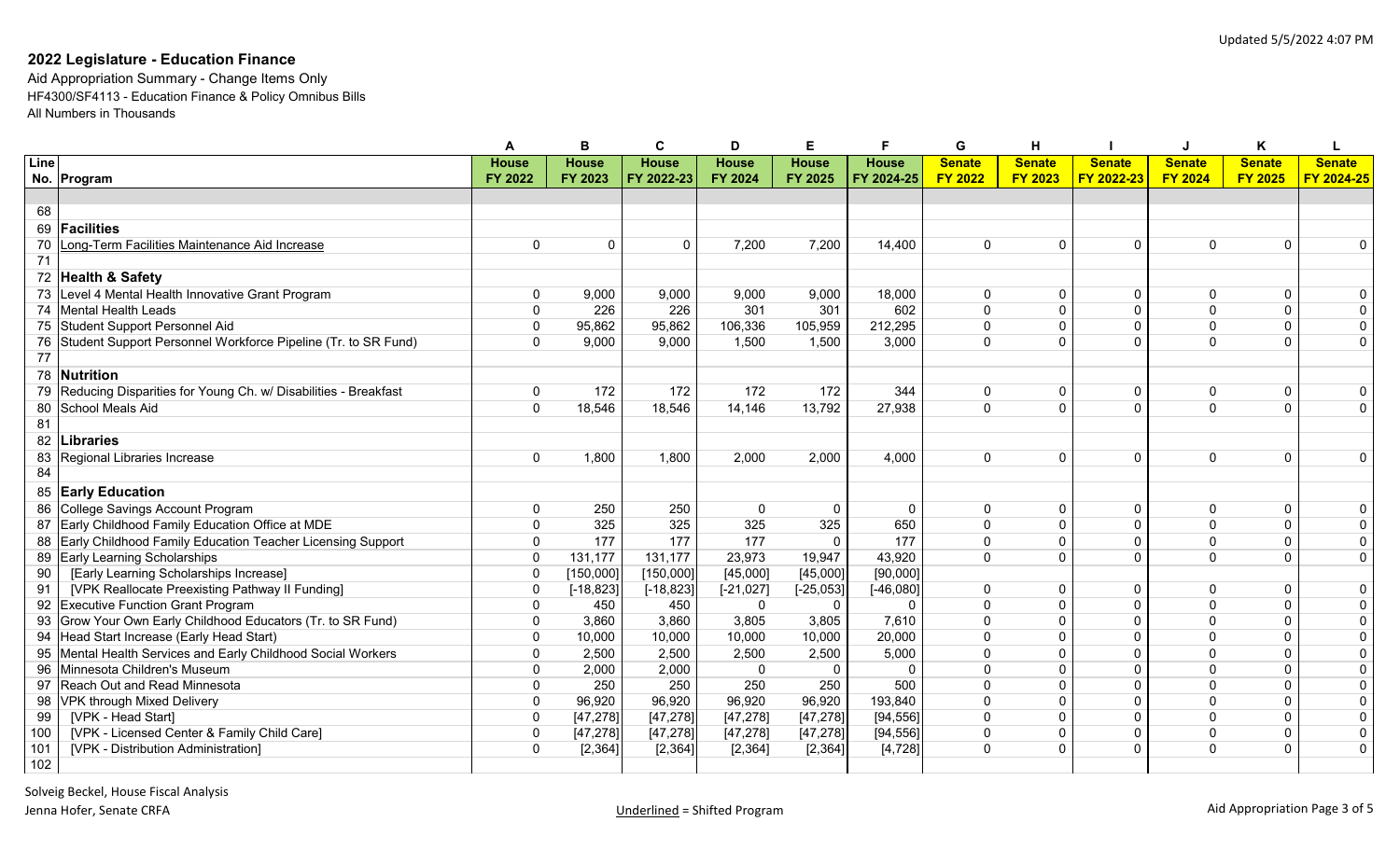|             |                                                                                                             | A                | в               | C               | D                 | Е.                    | F                 | G                        | н                |                         |                      | ĸ                        |                |
|-------------|-------------------------------------------------------------------------------------------------------------|------------------|-----------------|-----------------|-------------------|-----------------------|-------------------|--------------------------|------------------|-------------------------|----------------------|--------------------------|----------------|
| <b>Line</b> |                                                                                                             | <b>House</b>     | <b>House</b>    | <b>House</b>    | <b>House</b>      | <b>House</b>          | <b>House</b>      | <b>Senate</b>            | <b>Senate</b>    | <b>Senate</b>           | <b>Senate</b>        | <b>Senate</b>            | <b>Senate</b>  |
|             | No. Program                                                                                                 | <b>FY 2022</b>   | FY 2023         | FY 2022-23      | FY 2024           | FY 2025               | FY 2024-25        | <b>FY 2022</b>           | <b>FY 2023</b>   | FY 2022-23              | <b>FY 2024</b>       | <b>FY 2025</b>           | FY 2024-25     |
|             |                                                                                                             |                  |                 |                 |                   |                       |                   |                          |                  |                         |                      |                          |                |
|             | 103 Lifelong Learning                                                                                       |                  |                 |                 |                   |                       |                   |                          |                  |                         |                      |                          |                |
|             | 104 Adult Basic Education Increase                                                                          | 0                | 1,000           | 1,000           | 1,000             | 1,000                 | 2,000             | 0                        | 0                | 0                       | $\Omega$             | $\mathbf 0$              | $\mathbf 0$    |
| 105         | Fully Paid High School Equivalency Test                                                                     | 0                | 345             | 345             | 345               | 345                   | 690               | $\mathbf 0$              | $\mathbf{0}$     | $\Omega$                | $\Omega$             | $\overline{0}$           | $\mathbf 0$    |
| 106         |                                                                                                             |                  |                 |                 |                   |                       |                   |                          |                  |                         |                      |                          |                |
|             | 107 Department of Education                                                                                 |                  |                 |                 |                   |                       |                   |                          |                  |                         |                      |                          |                |
|             | 108 Regional Literacy Support Directors at Regional Centers                                                 | 0                | $\mathbf 0$     | $\mathbf{0}$    | $\mathbf{0}$      | 0                     | $\mathbf 0$       | 0                        | 700              | 700                     | 700                  | 700                      | 1,400          |
|             | 109 Specific Learning Disability Criteria Change                                                            | $\Omega$         | 540             | 540             | 540               | 540                   | 1,080             | $\Omega$                 | $\Omega$         | $\Omega$                | $\Omega$             | $\mathbf{0}$             | $\Omega$       |
| 110         |                                                                                                             |                  |                 |                 |                   |                       |                   |                          |                  |                         |                      |                          |                |
|             | 111 Professional Educator Licensing & Standards Board                                                       |                  |                 |                 |                   |                       |                   |                          |                  |                         |                      |                          |                |
|             | 112 Educators Online Licensing System                                                                       | $\mathbf{0}$     | 660             | 660             | 364               | 364                   | 728               | $\Omega$                 | $\mathbf{0}$     | $\Omega$                | $\Omega$             | $\mathbf 0$              | $\mathbf{0}$   |
| 113         |                                                                                                             |                  |                 |                 |                   |                       |                   |                          |                  |                         |                      |                          |                |
|             | 114   Legislative Coordinating Commission                                                                   |                  |                 |                 |                   |                       |                   |                          |                  |                         |                      |                          |                |
|             | 115 Compensatory Education Working Group                                                                    | 0                | 23              | 23              | 0                 | 0                     | $\mathbf 0$       | 0                        | 0                | 0                       | $\Omega$             | $\pmb{0}$                | $\mathbf 0$    |
|             | 116 Special Education Working Group                                                                         | $\overline{0}$   | 23              | 23              | $\Omega$          | $\Omega$              | $\Omega$          | $\Omega$                 | $\Omega$         | $\Omega$                | $\Omega$             | $\overline{0}$           | $\overline{0}$ |
| 117         |                                                                                                             |                  |                 |                 |                   |                       |                   |                          |                  |                         |                      |                          |                |
|             |                                                                                                             |                  |                 |                 |                   |                       |                   |                          |                  |                         |                      |                          |                |
|             | 118 TOTAL GENERAL FUND K-12 APPROPRIATIONS CHANGE                                                           | $\mathbf 0$      | 1,325,422       | 1,325,422       | 1,088,563         | 1,156,859             | 2,245,422         | $\mathbf 0$              | 30,700           | 30,700                  | 700                  | 700                      | 1,400          |
| 119         |                                                                                                             |                  |                 |                 |                   |                       |                   |                          |                  |                         |                      |                          |                |
|             | 120 REVENUES                                                                                                |                  |                 |                 |                   |                       |                   |                          |                  |                         |                      |                          |                |
| 121         | State Academies Rental Revenue (Transfer to SRF)                                                            | 0                | (3)             | (3)             | (3)               | (3)                   | (6)               | $\mathbf{0}$             | 0                | $\Omega$                | $\Omega$             | $\mathbf 0$              | $\mathbf 0$    |
| 122         |                                                                                                             |                  |                 |                 |                   |                       |                   |                          |                  |                         |                      |                          |                |
|             | 123 TOTAL GENERAL FUND K-12 CHANGE                                                                          | $\mathbf{0}$     | 1,325,425       | 1,325,425       | 1,088,566         | 1,156,862             | 2,245,428         | $\mathbf{0}$             | 30,700           | 30,700                  | 700                  | 700                      | 1,400          |
| 124         |                                                                                                             |                  |                 |                 |                   |                       |                   |                          |                  |                         |                      |                          |                |
| 125         | <b>ISPECIAL REVENUE FUND CHANGES</b>                                                                        |                  |                 |                 |                   |                       |                   |                          |                  |                         |                      |                          |                |
| 126         |                                                                                                             |                  |                 |                 |                   |                       |                   |                          |                  |                         |                      |                          |                |
| 127         | <b>APPROPRIATIONS</b>                                                                                       |                  |                 |                 |                   |                       |                   |                          |                  |                         |                      |                          |                |
|             | 128 Flexibility for State Academies Accessing Rental Revenue                                                | 0                | 3               | 3               | 3                 | 3                     | -6                | 0                        | 0                | 0                       | $\Omega$             | 0                        | 0              |
|             | 129 Grow Your Own                                                                                           | 0                | 61,500          | 61,500          | $\mathbf 0$       | $\Omega$              | $\Omega$          | $\overline{0}$           | 0                | $\Omega$                | $\Omega$             | $\overline{0}$           | $\overline{0}$ |
| 130         | Student Support Personnel Workforce Pipeline                                                                | 0                | 9,000           | 9,000           | 1,500             | 1,500                 | 3,000             | $\mathbf 0$              | $\mathbf{0}$     | $\Omega$                | $\Omega$             | $\mathbf 0$              | $\mathbf 0$    |
| 131         |                                                                                                             |                  |                 |                 |                   |                       |                   |                          |                  |                         |                      |                          |                |
|             | 132 REVENUES                                                                                                |                  |                 |                 |                   |                       |                   |                          |                  |                         |                      |                          |                |
|             | 133 State Academies Rental Revenue (Transfer from GF)                                                       | 0                | 3               | 3               | 3                 | 3                     | 6                 | 0                        | $\mathbf 0$      | $\Omega$                | $\Omega$             | $\mathbf 0$              | 0              |
|             | 134 Grow Your Own (Transfer from GF)<br>135 Student Support Personnel Workforce Pipeline (Transfer from GF) | 0<br>$\mathbf 0$ | 61,500<br>9,000 | 61,500<br>9,000 | $\Omega$<br>1,500 | $\mathbf{0}$<br>1,500 | $\Omega$<br>3,000 | $\Omega$<br>$\mathbf{0}$ | 0<br>$\mathbf 0$ | $\mathbf 0$<br>$\Omega$ | $\Omega$<br>$\Omega$ | $\pmb{0}$<br>$\mathbf 0$ | 0<br>0         |